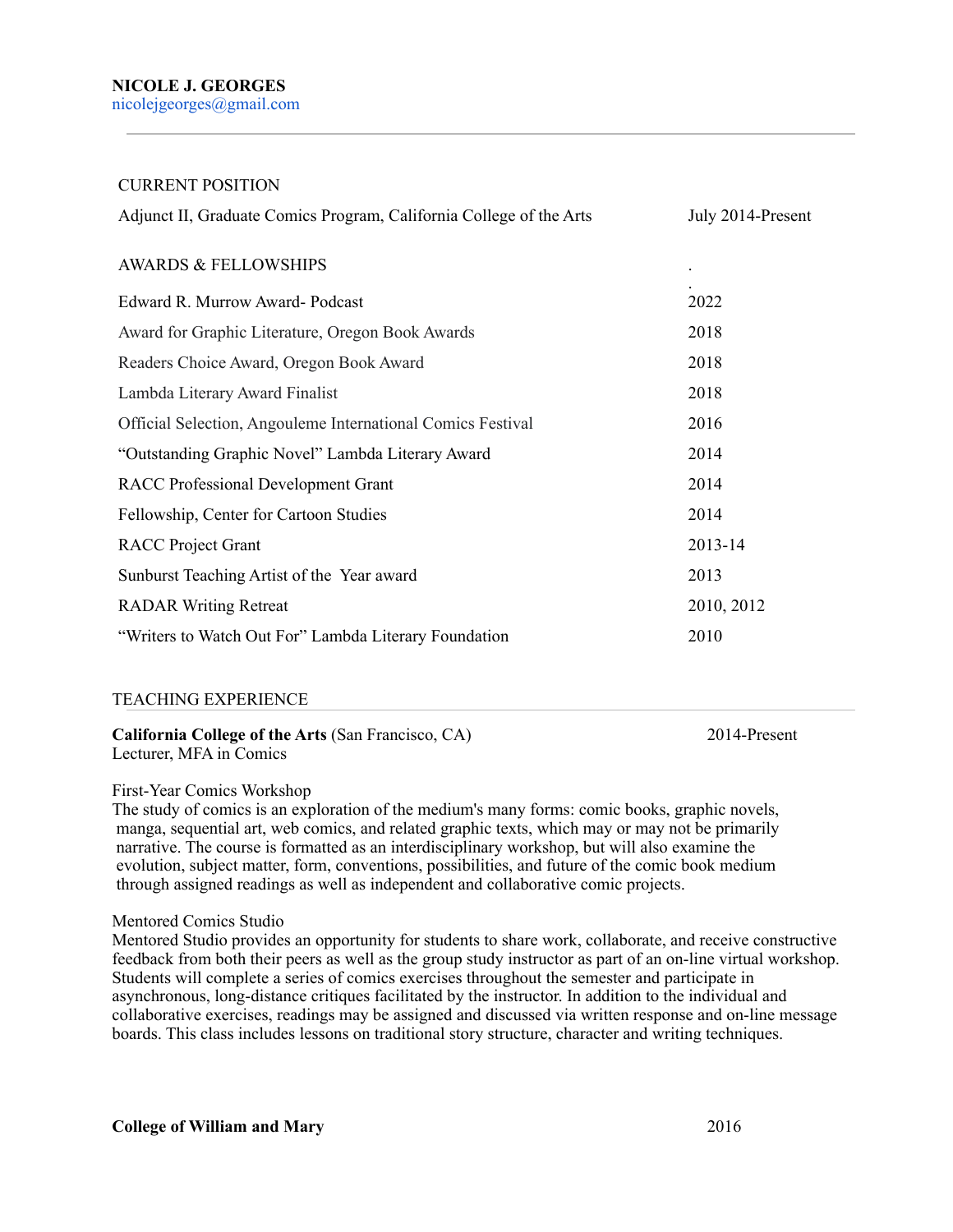## Donaldson Writer in Residence

Autobiographical Comics, Reading and Creation (CRWR 476) In this master class, students learned the techniques, tools, and theory behind successful graphic narrative, and compared the merits of autobiography with the emotional truth in fiction. We did close readings of graphic narratives from Ivan Brunetti, Lynda Barry and Craig Thompson, and created and workshopped original work through writing exercises and guided cartooning assignments.

# **Portland State University** 2015

Visiting Assistant Professor, English Department and Comics Studies Program

Autobiographical Comics (ENG410)

 An exploration of autobiographical comics and the art of visual storytelling. Students learned the techniques, tools, and theory behind successful graphic narrative. Lessons reinforced through readings, discussion, and guided practice.

| <b>Center for Cartoon Studies (White River Junction, VT)</b> | 2013-14 |
|--------------------------------------------------------------|---------|
| Visiting Faculty, MFA in Cartooning                          |         |

Senior Thesis Workshop

A workshop in cartooning for experienced students, with a focus on developing storytelling skills for their long-form thesis projects. Close readings of graphic fiction and prose, paired with assignments for students to practice elements of craft and structure.

## First-year Final Project Mentor

I met regularly with a small group of first-year MFA students to shape, workshop, and refine the storytelling and clarity of their final projects. Managed group projects and saw two large projects to completion. Participated in day-long sessions of grading and review.

| <b>Independent Publishing Resource Center (Portland, OR)</b> | 2008-2014 |
|--------------------------------------------------------------|-----------|
| Comics Certificate Program Instructor                        |           |

## Fundamentals in Comics 2008-2012

An introductory workshop-style class on image creation, story-structure and graphic literature. This class discussed tools, layout and design, story structure, character, and clarity in visual writing. Students engaged in workshop and classroom discussion around reading and individual assignments.

Professional Practices 2008-2012

A seminar-style class of lectures in professional practices for the cartoonist. Included discussions of printing and presenting work, dealing with publishers and the public, and making a living as an artist post-graduation.

**Writers in the Schools** (Portland, OR) 2007-2011 Writer In Residence

I taught graphic literature in public high school classrooms across a broad range of age groups and socioeconomic backgrounds in fifteen-week terms, through a program run by Literary Arts. Created curriculum of in-class exercises, readings, and take-home comics assignments, culminating in a final writing portfolio and completed short story or nonfiction project. Helped coordinate public reading of students' work. Conducted individual and small-group mentorships for exceptional and motivated students.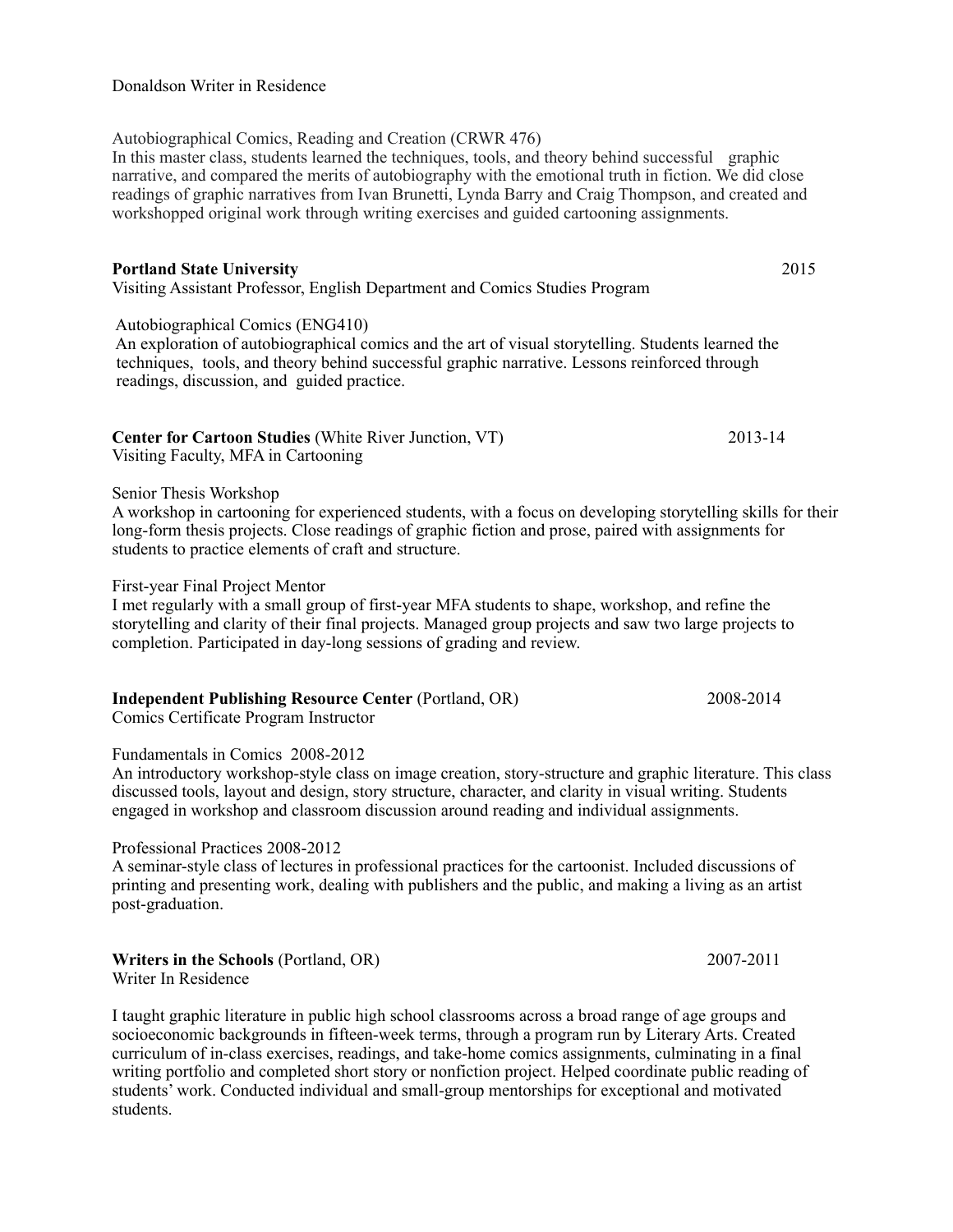Young Audiences is an arts in education non-profit serving school-aged children in the greater Portland area. I developed, piloted, trained and taught curriculum with this organization, and served over 8,000 students in classrooms for numerous 6-week residencies. Courses taught include Creative Nonfiction Comics, The Hero's Journey, Collage, and Zines 101.

### SELECTED PUBLICATIONS

### *Fetch: How a Bad Dog Brought Me Home* (Houghton Mifflin Harcourt, 2017)

This fully illustrated, 335 page coming-of-age graphic memoir details my relationship with a challenging rescue dog named Beija. This book investigates the concepts of home, family, and life as a queer artist. Winner of two Oregon Book Awards.

### *Calling Dr. Laura* (Houghton Mifflin Harcourt, 2013)

Five years in the making, this fully illustrated, Lambda-award-winning graphic memoir begins with a palm reader uncovering a 22-year family secret and leads me to call the Dr. Laura Show, question my identity, the meaning of family, and the definition of truth.

**The Beauty is in the Details** (New York Times, March 2020) This full page, full-color comic was adapted from an interview with MacArthur Genius Award winner Lynda Barry

**Interview: Alison Bechdel** (The Nib, 2019) I published a fully-illustrated interview with author Alison Bechdel (Fun Home) about writing, family, and why we choose memoir as an art form.

*Grab Back Comics***!** (Grab Back Press, 2018) I published a full color, fully illustrated autobiographical story about sexual assault for this Me Too-themed anthology. The Seattle Examiner said: "Georges' smart cartooning is absolutely disarming, and upends the reader's expectations."

*Steal This Country: A Handbook for Resistance, Persistence, and Fixing Almost Everything (*Penguin, 2018) I contributed a full-page comic about coming out, queerness, and honesty for this young adult anthology.

### *The Vanport Flood* (Oregon History Comics, 2012)

I was the sole illustrator of this historical comic about the 1948 Vanport Flood in Portland, OR, written by Sarah Mirk and based on the account of a flood survivor, Ed Washington.

### *Tell It Like It Tiz: The Marie Smith Center Zine* (publication ongoing, 2006-present)

This project blends comics, illustrations and writing to tell the stories of senior citizens and intergenerational friendship at the Marie Smith Center, an adult day facility in North Portland. All content is generated by weekly zine workshops facilitated by me and select volunteers through conversations with and art contributed by senior citizens.

*Sister Spit: Writing, Rants, and Reminiscence from the Road* (City Lights, 2012), ed. Michelle Tea I contributed an 8-page fully illustrated tour diary from my experience on the 2010 Sister Spit literary tour to this anthology of the long-running counterculture institution.

*Baby, Remember My Name: New Queer Girl Writings* (Carroll & Graf, 2007), ed. Michelle Tea I contributed a three-page autobiographical graphic-novel style comic regarding my defeated arrival home after a summer at Farm Sanctuary to this anthology of up and coming queer writers.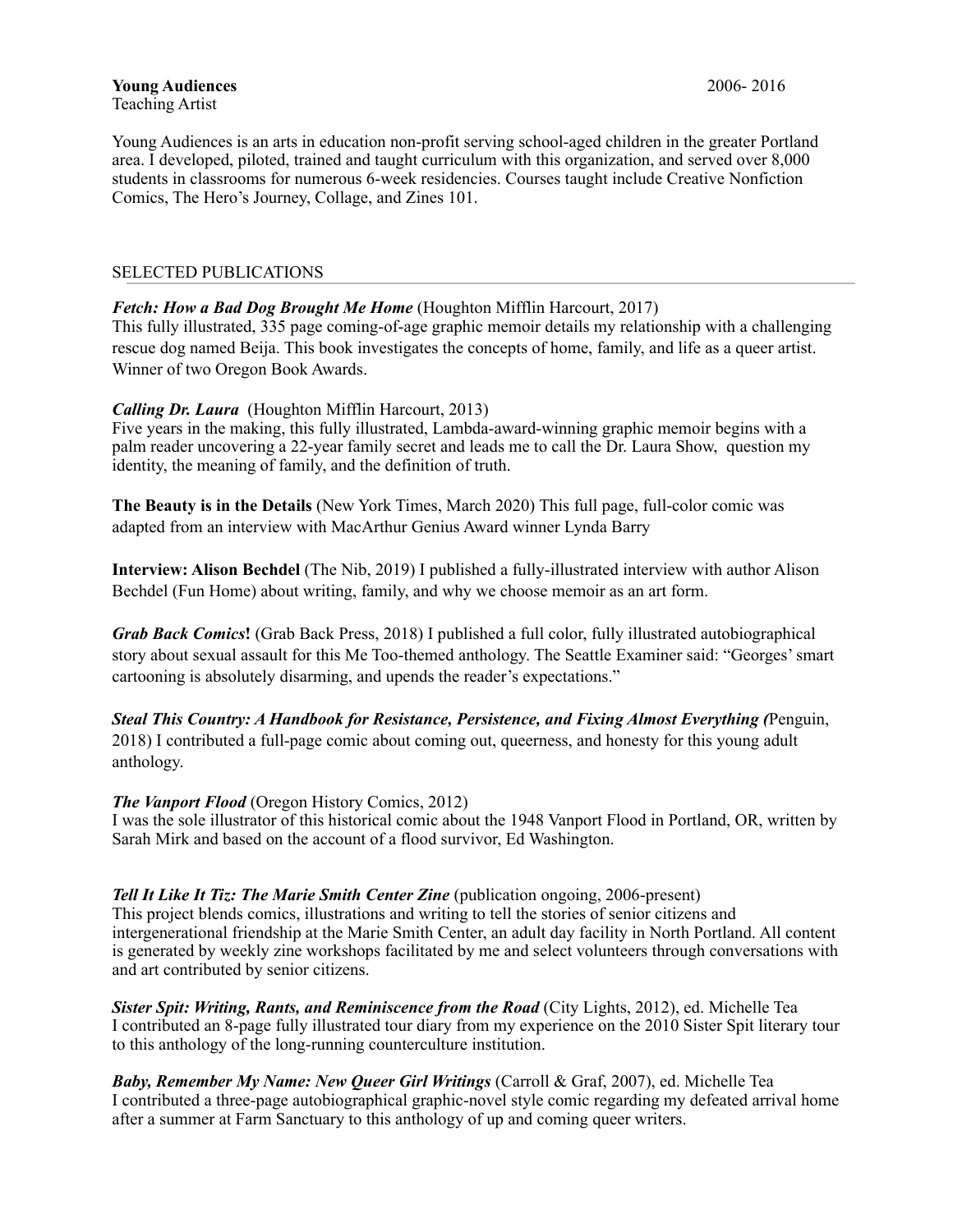# *Food & Booze:* **Tin House** *Magazine's Best Food & Drink Writing* (Tin House, 2006),

ed. Michelle Wildgen

As sole illustrator of *Food & Booze,* I created a cover and contributed 10 full-page and 20 spot illustrations to this book which collects the best of *Tin House* magazine's food and drink writing.

### *Invincible Summer: Volume II* (Microcosm, 2006)

This is a 175-page anthology of autobiographical comics and prose, collected from my individual zine issues of the same name. Queerness, veganism, feminism, dogs, and heartbreak.

### *Invincible Summer: Volume I* (Tugboat Press, Microcosm Publishing, 2002)

This is a 175-page anthology of autobiographical comics and prose, collected from my individual zine issues of the same name. Moving to Portland, coming out, veganism, dogs, coffee and heartbreak.

### BOOKS IN PROGRESS

### *Relative Fiction: A Graphic Memoir*

Relative Fiction picks up where my first graphic novel Calling Dr. Laura left off, exploring family secrets, my Syrian American identity, and what combination of biology and narrative make us who we are.

### *Where You Gonna Go?*

Where You Gonna Go is a 200 page, fully illustrated graphic novel about X-Ray, a Syrian-American 7th grader who fakes her own death at the beach to escape an abusive family. In the course of her running, she (and her pet chicken) are discovered by Koko, a feral, nonbinary forest-child. This book is part love story, part adventure tale, and and all about taming the parts of us that grow thorns to keep us safe.

### PUBLISHED PODCASTS

### **Relative Fiction**, Oregon Public Broadcasting

This Edward R. Murrow Award-winning, 6-part series investigated the secrets of my family, my history, and the intersections of identity and trauma.

### **Sagittarian Matters**, iTunes

This queer art & food podcast has been active for over 5 years, with 240 episodes. I have interviewed guests like Hannah Gadsby, Dr. Susan Stryker, Carrie Brownstein, and more.

### **The Gaymazing Race**, USC Gender Studies Department

An examination and discussion of television show The Amazing Race, from an LGBTQI point of view. I interviewed guests with co-host Professor Karen Tongson of USC.

### SELECTED PUBLIC READINGS, WORKSHOPS, TALKS & EXHIBITIONS

Drawing A Line: Graphic Memoir, 2 week-long workshops for the Fine Arts Work Center (MA), 2021,2022

Self Care Illustration Workshop, Dardishi and Shubbak Festival (UK), 2021

Creating the Graphic Novel- Inception to Publication, Literary Arts (OR), 2021

Surviving & Thriving As An Outsider Writer, AWP Conference 2019

Artist Talk, Tin House Summer Workshop (OR), 2019 Dykes & Dogs Art Exhibition, Junior High (CA), 2019